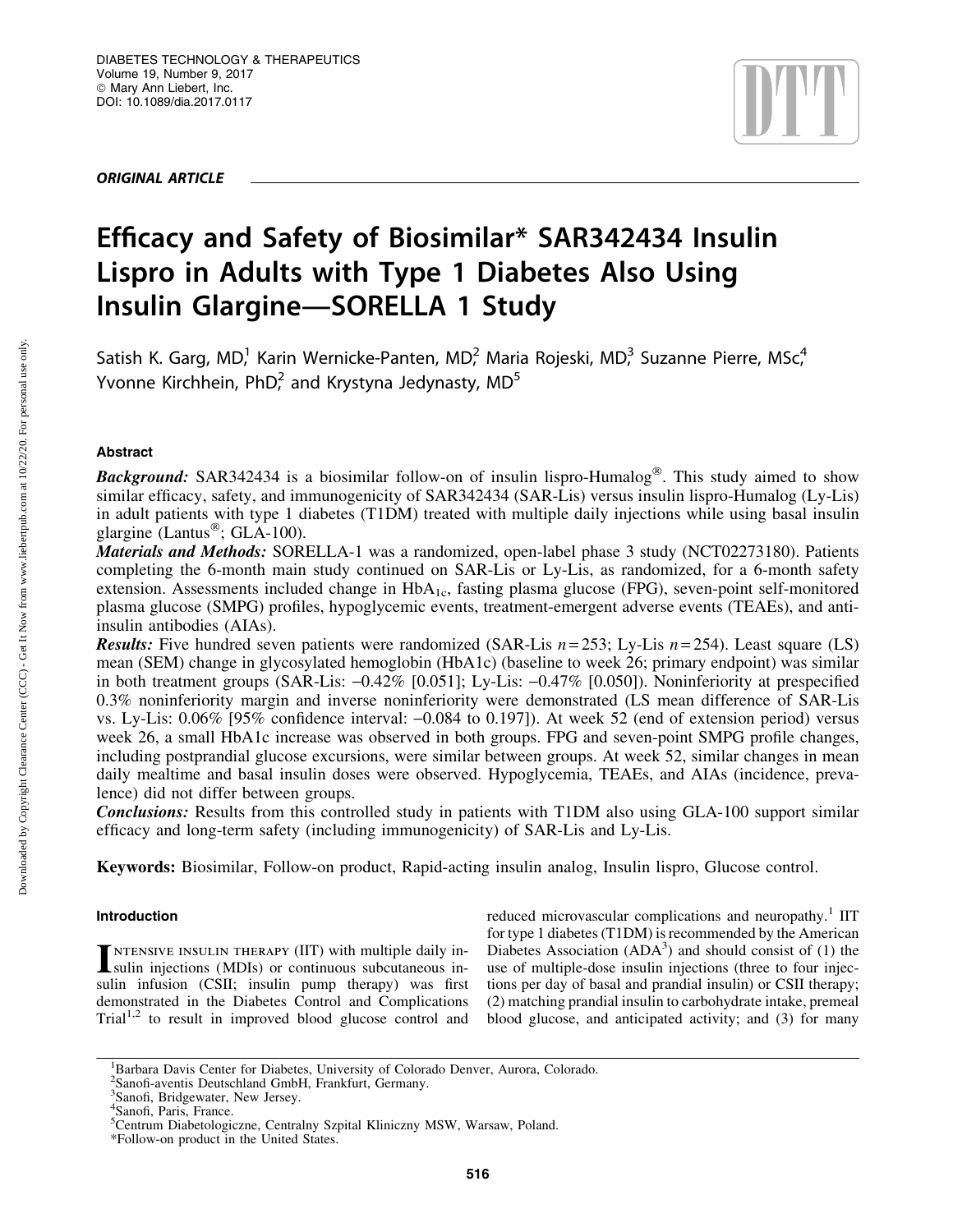patients (especially if hypoglycemia is a problem), the use of insulin analogs.4 The use of rapid-acting analog insulin also facilitates flexible dosing in these insulin treatment regimens.

Insulin lispro (rDNA origin) is homologous to human insulin with the exception of the penultimate lysine and proline residues on the C-terminal end of the B-chain at B28 and B29, which are reversed. This modification does not alter insulin receptor binding, but results in a more rapid onset of action for this analog insulin. It is the active ingredient of Humalog<sup>®</sup> (Lilly; Ly-Lis) that is indicated to improve glycemic control in adults and children with diabetes mellitus. It has been approved and marketed in the European Union (EU) and in the United States (US) and many other countries worldwide since 1996 and is used in the treatment of both patients with T1DM and type 2 diabetes. SAR342434 (SAR-Lis) has the same amino acid sequence and corresponding structure as the reference product, the originator's insulin lispro.

SAR-Lis has been developed as a similar biological medicinal product to Ly-Lis (100 U/mL) in accordance with relevant US and EU guidelines, including the EU guidelines for similar biological medicinal products as well as indicationspecific guidelines. $5-9$  SAR-Lis was shown to be highly similar to Ly-Lis through physicochemical analyses, in vitro and in vivo nonclinical studies. Similar pharmacokinetic (PK) exposure and pharmacodynamic (PD) activity were demonstrated for SAR-Lis in both Ly-Lis approved in the European Union and Ly-Lis approved in the United States as well as between Ly-Lis US and Ly-Lis EU in a PK/PD study in patients with T1DM using the euglycemic clamp technique.10

This study presents the results of the multinational, openlabel, randomized, controlled phase 3 study (SORELLA 1), comparing the efficacy and safety of SAR-Lis and the reference drug Ly-Lis (100 U/mL) in patients with T1DM.

## Study design and subjects

SORELLA 1 was a multicenter, two-arm, parallel-group, open-label phase 3 study in patients with T1DM who were treated before screening with MDI of insulin lispro or insulin aspart in combination with GLA-100 and who were randomized (1:1) to SAR-Lis or Ly-Lis both in combination with GLA-100. The study consisted of a 26-week main study period, including the evaluation of the primary efficacy endpoint, and a 26-week safety extension period. The primary efficacy objective was to demonstrate noninferiority of SAR-Lis versus Ly-Lis in terms of HbA1c change from baseline to week 26 at a noninferiority margin of 0.3% in adult patients with T1DM also using GLA-100. The study was approved by relevant review boards/ethics committees and was performed in accordance with the Declaration of Helsinki and the International Conference on Harmonisation guidelines. All participants provided written informed consent. Registration in ClinicalTrials.gov is available under NCT02273180.

Eligible patients were  $\geq 18$  years of age with T1DM diagnosed for at least 12 months at the time of the screening visit (C-peptide and antibodies, such as antiglutamic acid decarboxylase antibodies, were considered supportive, but were not used to establish diagnosis), with HbA1c in the range of 7%–10%, and treated with GLA-100 as basal insulin and insulin lispro (Humalog/Liprolog®) or insulin aspart (NovoLog/NovoRapid) as rapid-acting mealtime insulin in an

MDI regimen for at least 6 months. Excluded were patients with body–mass index (BMI)  $\geq$ 35 kg/m<sup>2</sup>, noninsulin antidiabetic treatments or the use of CSII, history of severe hypoglycemia requiring treatment by emergency room admission, and poor metabolic control requiring hospitalization, all in the last 6 months before screening.

A total of 480 randomized patients were planned. Randomization was stratified by HbA<sub>1c</sub> obtained at the screening visit (<8.0%,  $\geq$ 8.0%), prior use of Humalog/Liprolog (Yes, No), and geographical region (Non-Japan, Japan). The patients were randomized (1:1) to either SAR-Lis or Ly-Lis plus GLA-100.

The comparator drug in the study was Ly-Lis. Patients randomized to Ly-Lis received US- or EU-approved Ly-Lis, depending on the location of their study site. Based on the similarity between Ly-Lis US and Ly-Lis EU shown in the PK/ PD study, $^{10}$  data from both insulins were pooled in the comparator group of this study.

Clinical visits were scheduled for screening, randomization (day 1), weeks 4, 8, 12, 20, and 26 (6-month endpoint), and weeks 40 and 52 (12-month endpoint). Study medications were dispensed on day 1 and weeks 4, 8, 12, 20, 26, and 40. Self-monitored plasma glucose (SMPG) and insulin dose data were obtained from the patient's diary at each visit when compliance was checked by reviewing the patient's diary and counting/collecting used and unused pens. The starting dose of SAR-Lis or Ly-Lis was a unit-to-unit conversion from the Humalog/Liprolog or Novolog/NovoRapid dose used before the trial. SAR-Lis and Ly-Lis were to be injected subcutaneously (SC) immediately before meal intake using an insulin pen. Occasional postprandial injections soon after meal intake were permitted if deemed necessary and if allowed by the national product label for Ly-Lis. Mealtime insulin dose was adjusted for a target range at 2-h postprandial plasma glucose of 120–160 mg/dL (6.7–8.9 mmol/L). The starting dose of GLA-100 was the same as the prestudy dose. GLA-100 was injected SC once daily at the same time as before the study using a SoloSTAR<sup>®</sup> pen; dose adjustments were made to achieve a fasting, prebreakfast plasma glucose of 80– 130 mg/dL (4.4–7.2 mmol/L). No formal titration algorithm was recommended for basal insulin, and patients were instructed to use dosage self-adjustment of rapid-acting insulin analogs according to local guidelines to achieve target glucose while avoiding hypoglycemia.

### Efficacy and safety assessments

HbA1c and fasting plasma glucose (FPG) were determined in a central laboratory blinded for treatment (Covance, Indianapolis, IN) at screening (HbA1c only), randomization (day 1), week 12, week 26 (6-month endpoint), week 40, and week 52 (12-month endpoint). Determination of seven-point SMPG was done premeal and 2-h postmeal for breakfast, lunch, and dinner and at bedtime and had to be performed on at least 2 days in the week before randomization (day 1), week 12, week 26 (6-month endpoint), week 40, and week 52 (12-month endpoint) using the Bluetooth-enabled glucometer myGlucoHealth (Entra Health Systems, San Diego, CA) and transferred through Bluetooth to the electronic diary (e-diary; CRF Health, Plymouth Meeting, PA). SMPG data were analyzed when at least five of the seven SMPG measurements requested were available for at least one profile in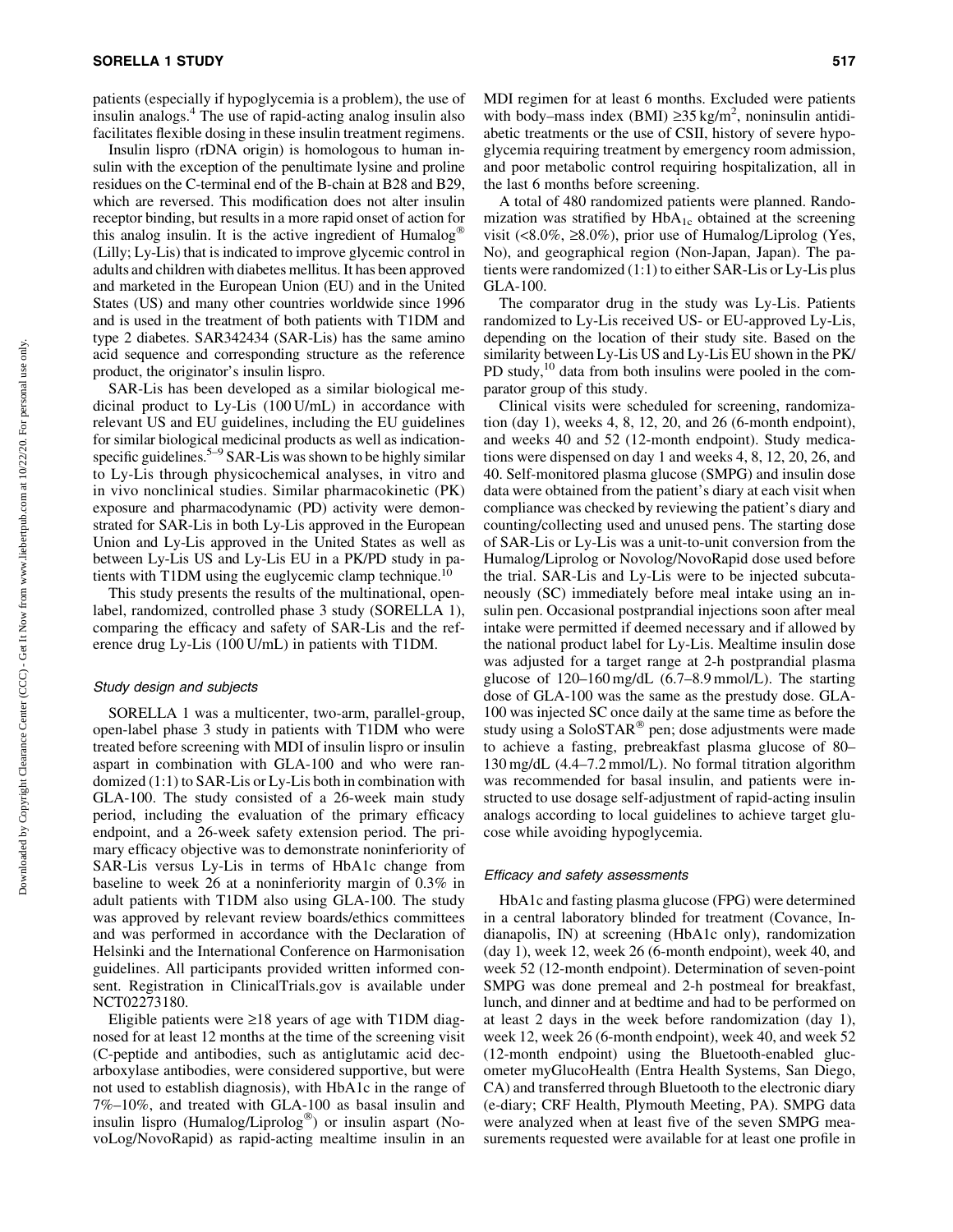the requested timeframe before a visit. Hypoglycemic events and insulin doses were to be documented by the patient in the e-diary. SMPG data and patient-reported data in the e-diary were electronically transferred to the vendor web-based portal.

Blood samples for determination of anti-insulin antibodies (AIAs) were taken at baseline, week 4, week 12, week 26, and during the extension period at week 40 and week 52. Anti-SAR-Lis antibodies were determined employing a validated radioimmunoprecipitation  $assay<sup>11</sup>$  in a central laboratory blinded for treatment. The assay was validated in agreement with recent literature.<sup>11</sup>

Adverse events, including hypersensitivity events and injection site reactions, were documented at each visit. Further safety monitoring included hematology and clinical chemistry, as well as body weight.

An Allergic Reaction Assessment Committee (ARAC) consisted of four experts: three who were board certified in allergy and clinical immunology and reviewed all hypersensitivity reactions reported on a specific allergic reaction AE form or identified by MedDRA search and one who was certified in diabetes mellitus and reviewed all cases of potential effects of AIAs on efficacy (insulin dose, HbA1c) and safety (hypoglycemia, injection site, and hypersensitivity reaction).

#### **Outcomes**

Efficacy outcomes included change from baseline in HbA1c, FPG, and seven-point SMPG profiles and postprandial plasma glucose excursions (difference between 2-h postprandial and preprandial plasma glucose values from seven-point SMPG profiles). The primary efficacy endpoint was the change in HbA1c from baseline to week 26. Safety outcomes included the percentage of participants reporting at least one hypoglycemic event, hypoglycemic event rates, the occurrence of treatment-emergent adverse events (TEAEs), including hypersensitivity and injection site reactions, and change in body weight and in clinical laboratory and hematology parameters. Hypersensitivity events and injection site reactions were identified using specific MedDRA codes. TEAEs were defined as events that occurred, worsened, or became serious from first investigational medicinal product (IMP) intake up to 1 day after last IMP intake.

Hypoglycemia was categorized based on the ADA definitions.<sup>12</sup> Documented hypoglycemia was defined as plasma glucose  $\leq 70$  mg/dL (3.9 mmol/L) and using the lower threshold of plasma glucose of  $\leq 54$  mg/dL (3.0 mmol/L). Nocturnal hypoglycemia was defined as any hypoglycemia that occurred between 00:00 and 05:59 hours. Severe hypoglycemia was an event requiring assistance of another person to actively administer carbohydrate, glucagon, or other resuscitative actions. Severe hypoglycemia associated with seizure, unconsciousness, or coma was to be reported as a serious adverse event (SAE).

Immunogenicity was assessed by incidence (patients newly positive postbaseline [treatment induced] or with  $\geq$ 4-fold increase in titer [treatment boosted], i.e., patients with treatment-emergent AIAs) and prevalence (patients with at least one positive sample at baseline or postbaseline) of AIAs and using sample status, titer, and cross-reactivity to human insulin, insulin glargine, and insulin glargine M1 metabolite.

#### Data analyses and statistics

Efficacy analyses were performed in the intent-to-treat (ITT) population defined as all randomized participants, irrespective of compliance with the study protocol and procedures.

Noninferiority on the primary efficacy endpoint (change in HbA1c from baseline to week 26) was tested at the



FIG. 1. Patient disposition. <sup>a</sup>Percent calculated versus the number of randomized patients; <sup>b</sup>Includes serious hypoglycemia reported as SAEs; 'For nonserious events. SAE, serious adverse event.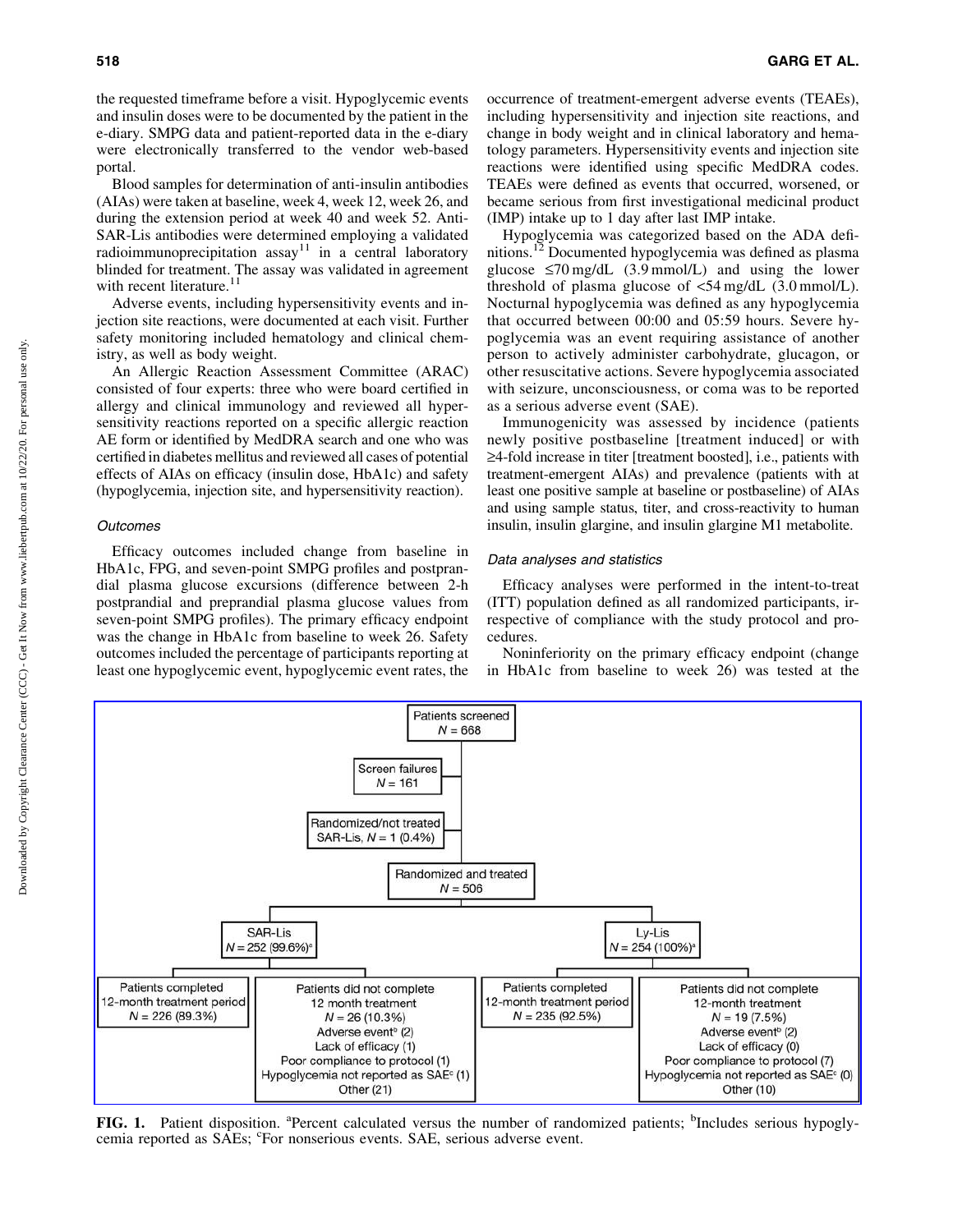|                                                        | SAR-Lis<br>$(N = 253)$ ,<br>$n(\%)$ | $Lv-Lis$<br>$(N = 254)$ ,<br>$n(\%)$ |
|--------------------------------------------------------|-------------------------------------|--------------------------------------|
| Randomized and not treated                             | 1(0.4)                              |                                      |
| Randomized and treated                                 | 252 (99.6)                          | 254 (100)                            |
| Completed the 26-week<br>treatment period              | 237 (93.7)                          | 243 (95.7)                           |
| Completed the 52-week<br>treatment period              | 226 (89.3)                          | 235(92.5)                            |
| Did not complete the whole<br>study treatment period   | 26(10.3)                            | 19(7.5)                              |
| Subject's decision<br>for treatment<br>discontinuation | 21 (8.3)                            | 15(5.9)                              |

Table 1. Patient Disposition for the 12-Month Study Period—Randomized Population

prespecified  $0.3\%$  margin, with an  $\alpha$  level of  $0.025$  (onesided). If noninferiority of SAR-Lis over Ly-Lis was demonstrated, using a hierarchical step-down testing procedure, the inverse noninferiority of Ly-Lis over SAR-Lis was tested. Least square (LS) means were obtained from a mixed-effect model for repeated measures (MMRM) using all available postbaseline HbA1c data, adjusted on treatment, randomization strata, visit, treatment-by-visit interaction, baseline, and baseline-by-visit interaction, and with an unstructured correlation matrix to model the within-patient errors. Parameters were estimated using the restricted maximum likelihood method with the Newton–Raphson algorithm, and denominator degrees of freedom were estimated using Satterthwaite's approximation.

A sample size of 480 patients (240 patients/arm) was calculated based on the primary analysis to ensure that the upper bound of the two-sided 95% confidence interval (CI) for the adjusted mean difference between SAR-Lis and Ly-Lis would not exceed 0.3% HbA1c with at least 90% power. This calculation assumes a common standard deviation of 1.0% and a true difference in HbA1c between the treatment groups of zero.

All other efficacy, safety, and immunogenicity analyses were descriptive and presented for the 12-month period only.

Safety analyses were based on the safety population, namely all participants randomized and exposed to at least one dose of IMP, regardless of the amount of treatment administered.

AIA analyses were based on the AIA population, defined as all patients from the safety population with at least one AIA sample available for analysis during the 12-month ontreatment period (from first IMP intake up to 1 day after last IMP intake).

Table 2. Disease Characteristics at Baseline—Randomized Population

|                                                                  | $SAR-Lis$ (N = 253) | Ly-Lis $(N = 254)$ |
|------------------------------------------------------------------|---------------------|--------------------|
| Fasting C-peptide categories (nmol/L) at randomization, $n$ (%)  |                     |                    |
| < 0.023                                                          | 192 (76.8)          | 195 (79.9)         |
| $≥0.023$ to <0.42                                                | 57 (22.8)           | 45 (18.4)          |
| $\geq 0.42$                                                      | 1(0.4)              | 4(1.6)             |
| Duration of T1DM (years)                                         |                     |                    |
| Mean $(SD)$                                                      | 19.53 (12.63)       | 18.57 (11.99)      |
| Category of duration of T1DM (years), $n$ (%)                    |                     |                    |
| <10                                                              | 63 (24.9)           | 65(25.6)           |
| $\geq 10$                                                        | 190(75.1)           | 189 (74.4)         |
| Age at onset of T1DM (years)                                     |                     |                    |
| Mean $(SD)$                                                      | 24.2 (14.1)         | 24.6 (14.2)        |
| Duration of basal bolus insulin treatment (years)                |                     |                    |
| Mean $(SD)$                                                      | 16.55(11.08)        | 15.92 (10.47)      |
| Duration of mealtime insulin treatment in patient's life (years) |                     |                    |
| Mean (SD)                                                        | 16.47(10.81)        | 16.30(10.53)       |
| Previous basal insulin type, $n$ (%)                             |                     |                    |
| Insulin glargine                                                 | 253 (100)           | 254 (100)          |
| Duration of insulin glargine treatment (years)                   |                     |                    |
| Mean (SD)                                                        | 7.12(6.48)          | 6.68(5.91)         |
| Previous mealtime insulin type, $n$ (%)                          |                     |                    |
| Humalog/Liprolog                                                 | 155(61.3)           | 152 (59.8)         |
| NovoLog/NovoRapid                                                | 95 (37.5)           | 95 (37.4)          |
| Both Humalog/Liprolog and NovoLog/NovoRapid                      | 3(1.2)              | 7(2.8)             |
| Duration of previous treatment with Humalog/Liprolog (years)     |                     |                    |
| Mean $(SD)$                                                      | 7.91 (6.86)         | 7.92(7.05)         |
| Duration of previous treatment with NovoLog/NovoRapid (years)    |                     |                    |
| Mean $(SD)$                                                      | 7.14 (6.39)         | 6.26(5.19)         |
| Baseline HbA1c $(\%)$ (mean [SD]) <sup>a</sup>                   | 8.08 (0.78)         | 8.00(0.64)         |

<sup>a</sup>For patients included in the primary efficacy analysis.

HbA1c, glycosylated hemoglobin; SD, standard deviation; T1DM, type 1 diabetes.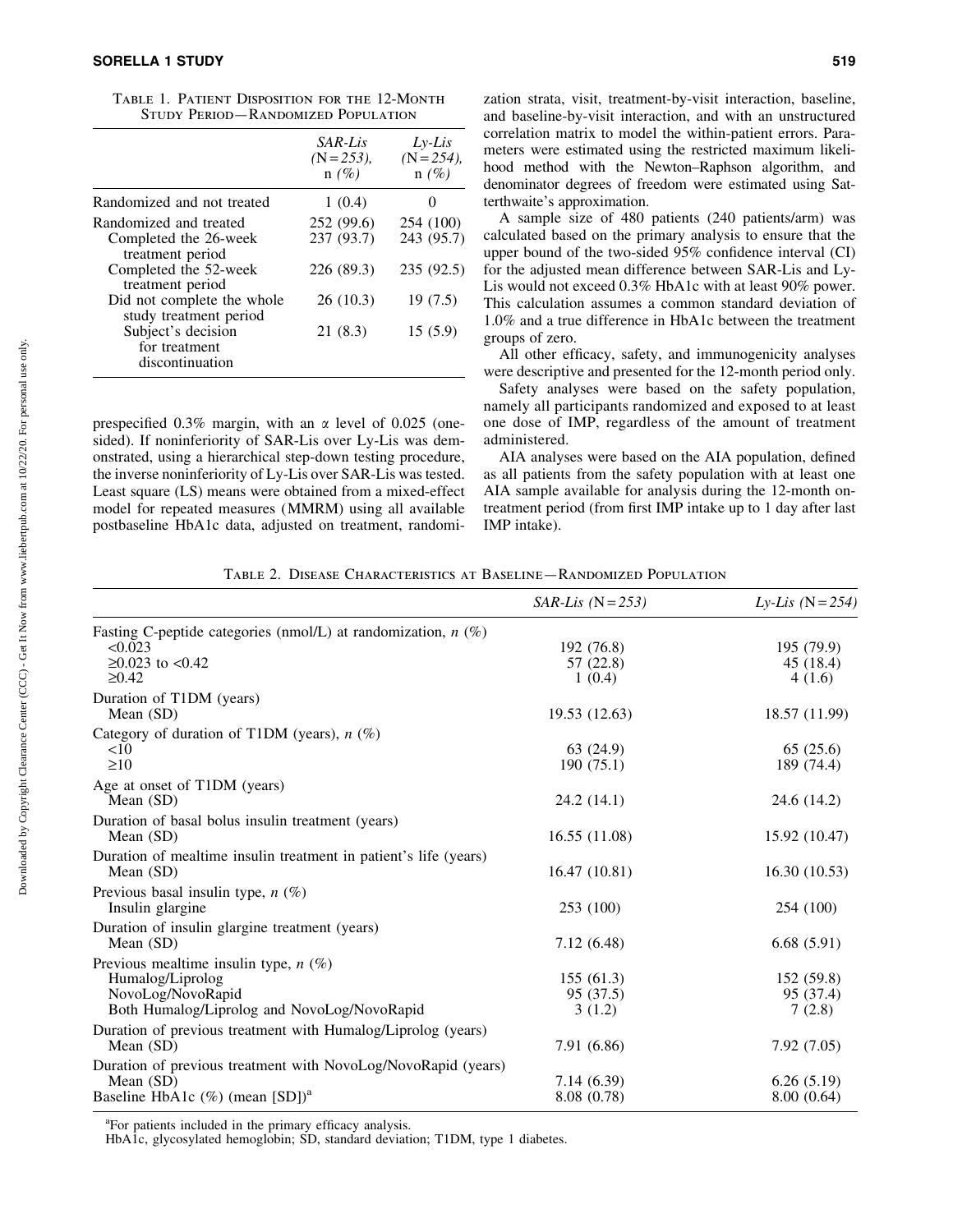| TABLE 3. SUMMARY OF MEAN DAILY INSULIN DOSE (U/KG) AND GLYCEMIC CONTROL PARAMETERS OBSERVED AND MEAN |  |  |  |
|------------------------------------------------------------------------------------------------------|--|--|--|
| CHANGES FROM BASELINE DURING THE 52-WEEK TREATMENT PERIOD—SAFETY POPULATION                          |  |  |  |

| Insulin dose-safety population                                              | SAR-Lis<br>$N = 252$                   | $Ly-Lis$<br>$N = 254$                  |
|-----------------------------------------------------------------------------|----------------------------------------|----------------------------------------|
| Mealtime insulin, U/kg, mean (SD)                                           |                                        |                                        |
| Baseline $[n]$                                                              | 0.364(0.175)[240]                      | 0.355(0.168)[244]                      |
| Week 52 $[n]$                                                               | 0.377(0.175)[197]                      | 0.357(0.170)[212]                      |
| Change from baseline $[n]$                                                  | 0.018(0.117)[192]                      | 0.007(0.104)[203]                      |
| Basal insulin, U/kg, mean (SD)                                              |                                        |                                        |
| Baseline $[n]$                                                              | 0.340(0.195)[244]                      | 0.330(0.141)[245]                      |
| Week 52 $[n]$                                                               | 0.377(0.428)[203]                      | 0.343(0.161)[215]                      |
| Change from baseline $[n]$                                                  | 0.046(0.364)[199]                      | 0.013(0.066)[209]                      |
| Total insulin dose, U/kg, mean (SD)                                         |                                        |                                        |
| Baseline $[n]$<br>Week 52 $[n]$                                             | 0.705(0.310)[238]                      | 0.685(0.242)[241]                      |
| Change from baseline $[n]$                                                  | 0.724(0.280)[196]<br>0.039(0.135)[191] | 0.701(0.273)[210]<br>0.019(0.127)[200] |
|                                                                             |                                        |                                        |
| Glycemic control-ITT population                                             |                                        |                                        |
| (patients included in the MMRM analysis)                                    | $N = 253$                              | $N = 254$                              |
| HbA1c, %-units; mean (SD)                                                   |                                        |                                        |
| Baseline $[n]$                                                              | 8.08(0.78)[247]                        | 8.00(0.64)[250]                        |
| Week 52 $[n]$                                                               | 7.80 (0.98) [230]                      | 7.71 (0.96) [237]                      |
| LS mean change (SEM) from baseline $[n]$                                    | $-0.22$ (0.057) [230]                  | $-0.30$ (0.056) [237]                  |
| LS mean difference (SEM) [95% CI]                                           | $0.07$ (0.080) [-0.084 to 0.232]       |                                        |
| FPG, mmol/L; mean (SD)                                                      |                                        |                                        |
| Baseline $[n]$                                                              | 10.13 (4.40) [240]                     | 10.05(4.09)[243]                       |
| Week 52 $[n]$                                                               | 10.07 (4.33) [218]                     | 9.98 (4.27) [228]                      |
| LS mean change (SEM) from baseline $[n]$                                    | $-0.07(0.278)[218]$                    | $-0.12$ (0.273) [228]                  |
| LS mean difference (SEM) [95% CI] vs. Ly-Lis                                | $0.05$ $(0.389)$ $[-0.712$ to $0.819]$ |                                        |
| Postprandial glucose excursion from SMPG, mmol/L; mean (SD) (MMRM analysis) |                                        |                                        |
| <b>Breakfast</b>                                                            |                                        |                                        |
| Baseline $[n]$                                                              | 0.80(4.65)[206]<br>0.75(4.41)[158]     | 0.30(4.25)[204]<br>0.30(3.79)[163]     |
| Week 52 $[n]$<br>LS mean change (SEM) from baseline $[n]$                   | 0.11(0.319)[206]                       | $-0.31(0.314)[204]$                    |
| LS mean difference (SEM) [95% CI] vs. Ly-Lis                                | 0.41 $(0.448)$ [-0.469 to 1.293]       |                                        |
| Lunch                                                                       |                                        |                                        |
| Baseline $[n]$                                                              | 0.93(4.48)[208]                        | 0.86(4.08)[198]                        |
| Week 52 $[n]$                                                               | 0.80(4.40)[161]                        | 0.99(4.29)[161]                        |
| LS mean change (SEM) from baseline $[n]$                                    | $-0.12$ (0.340) [208]                  | 0.07(0.340)[198]                       |
| LS mean difference (SEM) [95% CI] vs. Ly-Lis                                | $-0.19$ (0.481) [-1.134 to 0.757]      |                                        |
| Dinner                                                                      |                                        |                                        |
| Baseline $[n]$                                                              | 0.40(4.48)[208]                        | $0.00(3.99)$ [195]                     |
| Week 52 $[n]$                                                               | 0.71(4.51)[159]                        | 0.59(3.97)[153]                        |
| LS mean change (SEM) from baseline $[n]$                                    | 0.56(0.338)[208]                       | $0.44(0.344)195$ ]                     |
| LS mean difference (SEM) [95% CI] vs. Ly-Lis                                | $0.12$ (0.482) [-0.827 to 1.070]       |                                        |
| Bedtime glucose from SMPG, mmol/L, mean (SD)                                |                                        |                                        |
| Baseline $[n]$                                                              | 10.24 (3.82) [207]                     | 9.98 (3.68) [209]                      |
| Week 52 $[n]$                                                               | 10.33 (4.06) [170]                     | 10.43 (3.68) [174]                     |
| Change from baseline $[n]$                                                  | 0.09(4.64)[152]                        | 0.08(4.72)[150]                        |
| Mean 24-h plasma glucose from SMPG, mmol/L, mean (SD)                       |                                        |                                        |
| Baseline $[n]$                                                              | 9.83(2.24)[216]                        | 9.55(2.04)[211]                        |
| Week 52 $[n]$                                                               | 9.56 (2.07) [171]                      | 9.51 (1.75) [169]                      |
| LS mean change (SEM) from baseline $[n]$                                    | $-0.16$ (0.139) [171]                  | $-0.13(0.140)[169]$                    |
| LS mean difference (SEM) [95% CI] vs. Ly-Lis                                | $-0.04$ (0.197) [ $-0.423$ to 0.351]   |                                        |

MMRM with treatment group (SAR-Lis, Ly-Lis), randomization strata of screening HbA1c (<8.0, ≥8.0%), prior use of Humalog (Yes, No), geographical region ( Japan, Non-Japan), visit (week 12, week 26, week 40, and week 52), and treatment-by-visit interaction as fixed categorical effects and baseline value and baseline value-by-visit interaction as continuous fixed covariates.

CI, confidence interval; LS, least square; MMRM, mixed-effect model for repeated measures; SD, standard deviation; SEM, standard error of the mean.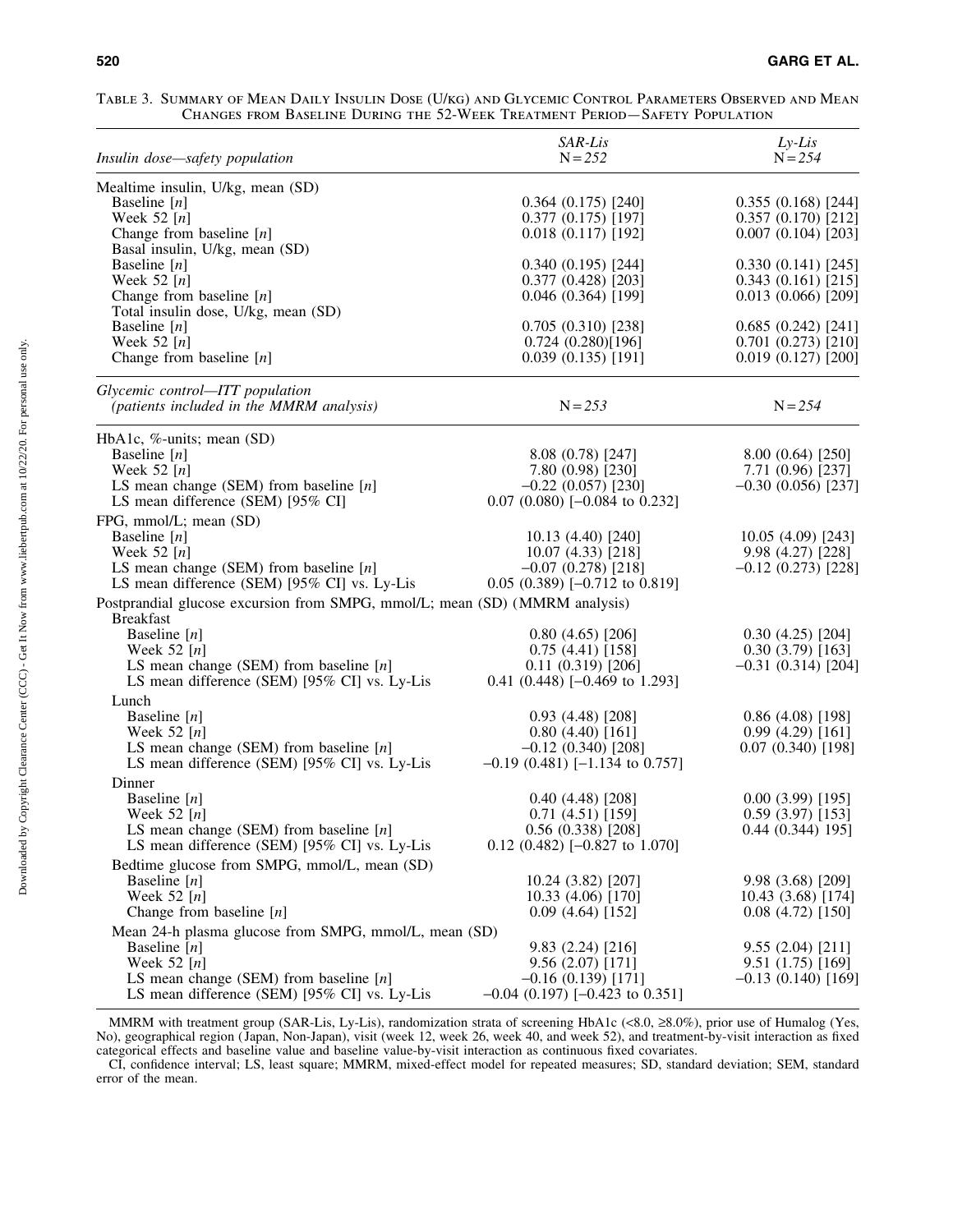All analyses were conducted using SAS Enterprise Guide, version 5.1.

#### **Results**

#### Patient characteristics

A total of 507 patients with T1DM were randomized to SAR-Lis  $(n=253)$  or to Ly-Lis  $(n=254)$ ; 506 patients were exposed to IMP (safety population) (Fig. 1). The ITT population (efficacy population) included a total of 507 patients.

Overall, 480 patients (94.7%) of the randomized population completed the 26-week treatment period, and 461 patients (90.9%) completed the 52-week treatment period. A similar number of patients in each treatment group dis-

Baseline demographic characteristics were balanced between the treatment groups (Table 1), except for the group of elderly ( $\geq 65$  years) and overweight (BMI  $\geq 25$  to  $\lt 30$  kg/m<sup>2</sup>), with more patients in the SAR-Lis group, although differences between the treatment groups were small. The mean age of the study population was 43.0 years, 44/507 (8.7%) patients were  $\geq 65$  years. The mean BMI at baseline was  $26.0 \text{ kg/m}^2$ , with  $92/507$  (18.1%) patients having a BMI  $\geq 30 \text{ kg/m}^2$ ; 60.9% of the patients had screening HbA1c  $\geq 8.0\%$ . Disease characteristics (Table 2) showed that the



FIG. 2. Average daily basal and mealtime insulin doses (U/kg) (A); HbA1c (% and mmol/mol) (B); FPG (mmol/L and mg/dL) (C); and seven-point profile SMPG (mmol/L and mg/dL) (D). Mean ( $\pm$ SE) by visit during the 52-week study period. Data for  $(A)$  are from the safety population and for  $(B-D)$ , the ITT population. For  $(A)$ , baseline is defined as the mean of daily doses available in the week before the first injection of SAR-Lis or Ly-Lis. FPG, fasting plasma glucose; HbA1c, glycosylated hemoglobin; ITT, intent-to-treat; SMPG, self-monitored plasma glucose.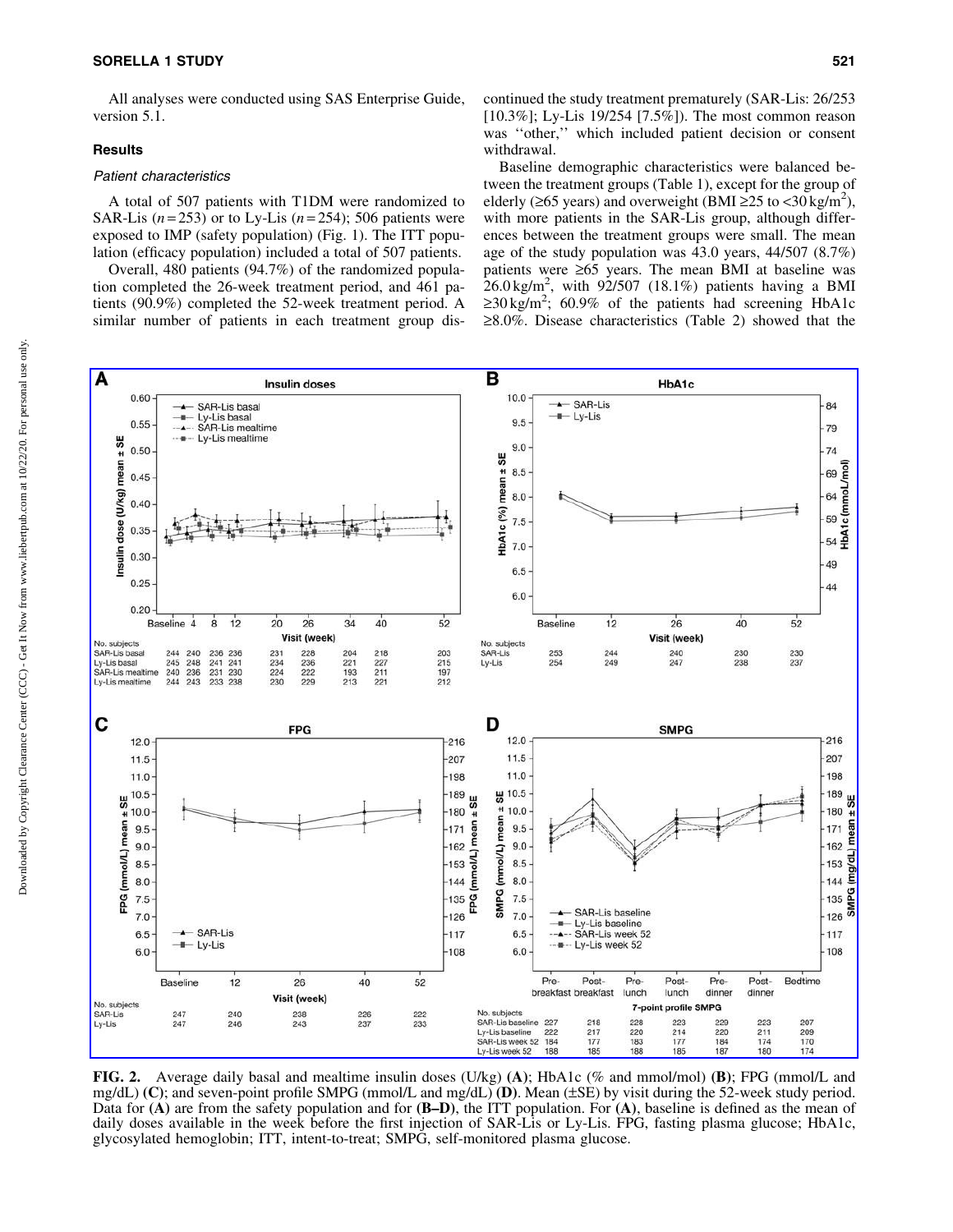|                                                                                                                          | Patients with hypoglycemia                       |                          | No. of events (rate per patient-year)                  |                                                        |
|--------------------------------------------------------------------------------------------------------------------------|--------------------------------------------------|--------------------------|--------------------------------------------------------|--------------------------------------------------------|
| Type of hypoglycemia, $n$ (%)                                                                                            | SAR-Lis (N = 252), n (%) Ly-Lis (N = 254), n (%) |                          | $SAR-Lis$ (N = 252)                                    | $Lv-Lis$ (N = 254)                                     |
| Total patient-years<br>Any hypoglycemia<br>Severe hypoglycemia                                                           | 250 (99.2)<br>34 (13.5)                          | 254 (100)<br>34 (13.4)   | 237.92<br>21,581 (90.71)<br>174(0.73)<br>52 $(0.22)^a$ | 245.24<br>22,734 (92.70)<br>69 (0.28)<br>69 $(0.28)^a$ |
| Documented symptomatic hypoglycemia<br>$\leq$ 3.9 mmol/L (70 mg/dL)<br>$<$ 3.0 mmol/L $(54 \text{ mg/dL})$               | 220 (87.3)<br>177 (70.2)                         | 228 (89.8)<br>193 (76.0) | 6985 (29.36)<br>1497 (6.29)                            | 7692 (31.37)<br>1681 (6.85)                            |
| Asymptomatic hypoglycemia<br>$\leq$ 3.9 mmol/L (70 mg/dL)<br>$<$ 3.0 mmol/L $(54 \text{ mg/dL})$                         | 245 (97.2)<br>195 (77.4)                         | 248 (97.6)<br>209 (82.3) | 14,084 (59.20)<br>2210 (9.29)                          | 14,597 (59.52)<br>2518 (10.27)                         |
| Severe and/or confirmed <sup>b</sup> hypoglycemia<br>$\leq$ 3.9 mmol/L (70 mg/dL)<br>$<$ 3.0 mmol/L $(54 \text{ mg/dL})$ | 249 (98.8)<br>229 (90.9)                         | 254 (100)<br>241 (94.9)  | 21,281 (89.45)<br>3889 (16.35)                         | 22,388 (91.29)<br>4272 (17.42)                         |

Table 4. Number (%) of Patients with At Least One Hypoglycemic Event/Number of Hypoglycemic Events Per Patient-Year of Exposure During the 52-Week Treatment Period—Safety Population

<sup>a</sup>Sensitivity analysis excluding the patient who reported 122 events requiring assistance.

<sup>b</sup>No significant difference between treatment groups.

mean duration of diabetes before start of the study was 19.05 years; in 74.8% of the patients, the diagnosis was known for  $\ge$ 10 years. At study entry, all patients were using GLA-100 as basal insulin, and 60.6% of the patients had used insulin lispro (Humalog/Liprolog) within the last 6 months before screening. The baseline mean daily total insulin dose was 0.705 U/kg/day in the SAR-Lis group and 0.685 U/kg/day in the Ly-Lis group, with mean daily basal insulin dose of 0.340 U/kg/day in the SAR-Lis group and 0.330 U/kg/day in the Ly-Lis group and mean daily bolus insulin dose of 0.364 U/kg/day in the SAR-Lis group and 0.355 in the Ly-Lis group (Table 3).

Mean HbA1c at baseline was similar in both treatment groups for patients included in the efficacy analysis (SAR-Lis: 8.08%; Ly-Lis: 8.00%) (Table 3).

Changes in the daily mealtime and basal insulin dose were small in both treatment groups during the 12-month period (Fig. 2A): mean mealtime doses at week 52 were 0.377 U/kg/ day in the SAR-Lis group and 0.357 U/kg/day in the Ly-Lis group, and mean basal insulin doses at week 52 were 0.377 U/kg/day in the SAR-Lis group and 0.343 U/kg/day in the Ly-Lis group (Table 3).

## **Efficacy**

For the primary endpoint, the mean HbA1c decreased similarly in the SAR-Lis and Ly-Lis treatment groups from baseline to week 26 (Fig. 2B).The LS mean change in HbA1c from baseline to week 26 using MMRM analysis was similar in both treatment groups  $(-0.42\%$  [SE: 0.051] on SAR-Lis; -0.47% [SE: 0.050] on Ly-Lis). The LS mean difference between SAR-Lis and Ly-Lis was  $0.06\%$  (95% CI:  $-0.084$  to 0.197). Noninferiority of SAR-Lis versus Ly-Lis was demonstrated since the upper bound of the 95% CI of the

Table 5. Number (%) of Patients with At Least One Nocturnal Hypoglycemic Event/Number of Nocturnal Hypoglycemic Events Per Patient-Year of Exposure During the 12-Month Study Period—Safety Population

|                                                                                                                          | Patients with nocturnal<br>hypoglycemia          |                         | No. of nocturnal events<br>(rate per patient-year) |                                     |
|--------------------------------------------------------------------------------------------------------------------------|--------------------------------------------------|-------------------------|----------------------------------------------------|-------------------------------------|
| Type of hypoglycemia, $n$ (%)                                                                                            | SAR-Lis (N = 252), n (%) Ly-Lis (N = 254), n (%) |                         | $SAR-Lis$ (N = 252) Ly-Lis (N = 254)               |                                     |
| Total patient-years<br>Any hypoglycemia<br>Severe hypoglycemia                                                           | 220 (87.3)<br>9(3.6)                             | 225(88.6)<br>10(3.9)    | 237.92<br>2720 (11.43)<br>22(0.09)                 | 245.24<br>2821 (11.50)<br>18 (0.07) |
| Documented symptomatic hypoglycemia<br>$\leq$ 3.9 mmol/L (70 mg/dL)<br>$<$ 3.0 mmol/L $(54 \text{ mg/dL})$               | 162(64.3)<br>96(38.1)                            | 175 (68.9)<br>112(44.1) | 1154 (4.85)<br>264(1.11)                           | 1322 (5.39)<br>344 (1.40)           |
| Asymptomatic hypoglycemia<br>$\leq$ 3.9 mmol/L (70 mg/dL)<br>$<$ 3.0 mmol/L $(54 \text{ mg/dL})$                         | 177 (70.2)<br>94 (37.3)                          | 187 (73.6)<br>101(39.8) | 1503 (6.32)<br>322 (1.35)                          | 1445 (5.89)<br>320 (1.30)           |
| Severe and/or confirmed <sup>a</sup> hypoglycemia<br>$\leq$ 3.9 mmol/L (70 mg/dL)<br>$<$ 3.0 mmol/L $(54 \text{ mg/dL})$ | 218 (86.5)<br>145(57.5)                          | 225(88.6)<br>164 (64.6) | 2682 (11.27)<br>609 (2.56)                         | 2785 (11.36)<br>682 (2.78)          |

<sup>a</sup>No significant difference between treatment groups.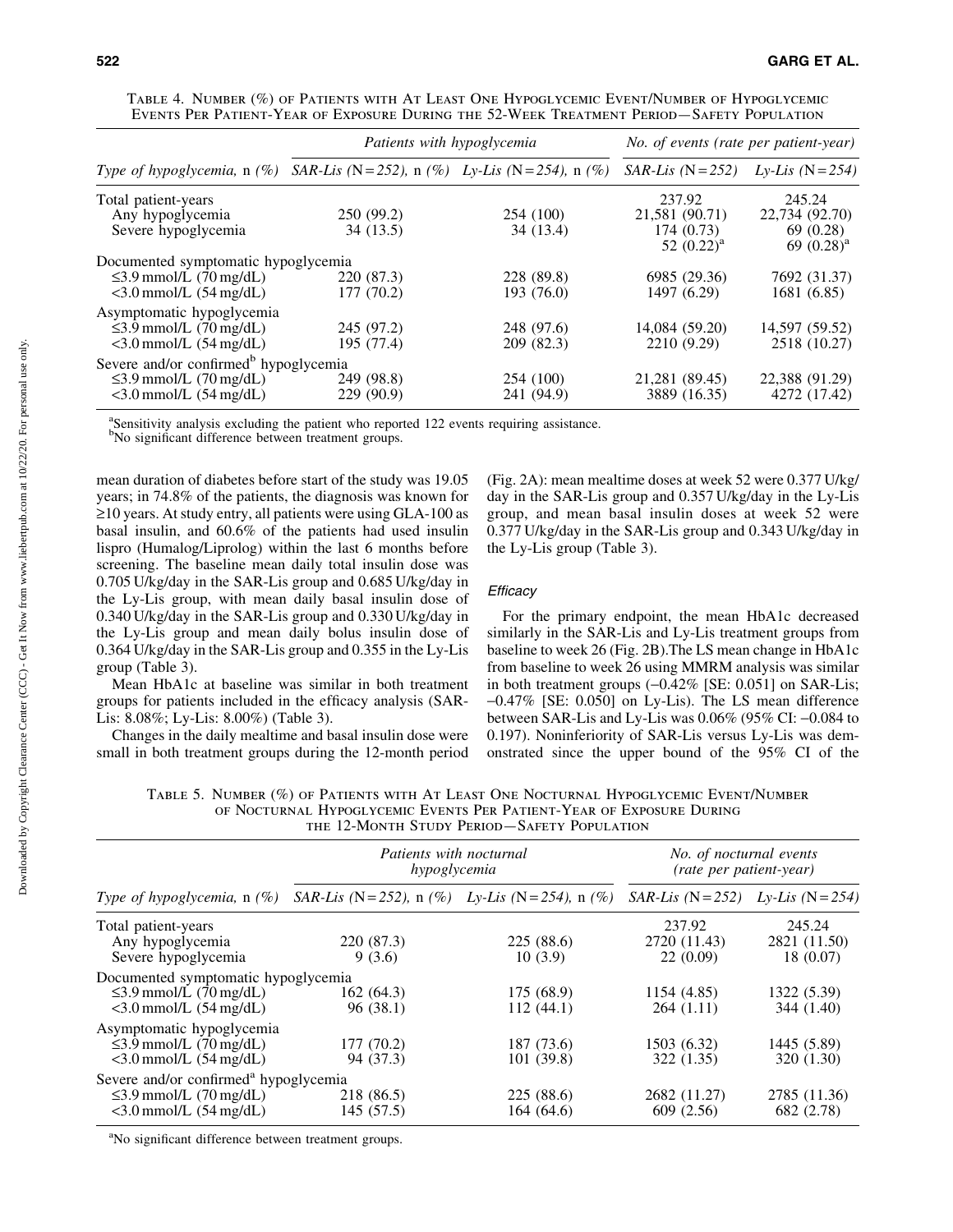between-group difference was lower than the predefined noninferiority margin of 0.3%. The inverse noninferiority of Ly-Lis versus SAR-Lis was also demonstrated. In both treatment groups, the decrease in HbA1c occurred in the first 12 weeks of the study, HbA1c remaining stable thereafter up to week 26.

During the 6-month extension period, efficacy was maintained, although a small increase in HbA1c occurred similarly in the SAR-Lis and Ly-Lis groups between week 26 and week 52. The LS mean change in HbA1c from baseline to week 52 using MMRM analysis was similar in both treatment groups (-0.22 [SE: 0.057] on SAR-Lis; -0.30 [SE: 0.056] on Ly-Lis). The LS mean difference between SAR-Lis and Ly-Lis was 0.07% (95% CI: -0.084 to 0.232) (Table 3).

FPG (central laboratory) had decreased in both treatment groups similarly throughout the study (Fig. 2C). At week 52, the LS mean change (SE) for SAR-Lis was  $-0.07$  mmol/L  $(0.278)$  and  $-0.12$  mmol/L  $(0.273)$  for Ly-Lis; LS mean difference of SAR-Lis versus Ly-Lis was  $0.05$  (95% CI:  $-0.712$ ) to 0.819) (Table 3).

The seven-point SMPG profiles of SAR-Lis and Ly-Lis patients had improved at week 52 compared with baseline at all time points except for the Ly-Lis group at postdinner and for both groups at bedtime (Fig. 2D). The LS mean difference (95% CI) between SAR-Lis and Ly-Lis for postprandial glucose excursions after breakfast, lunch, and dinner was 0.41  $(-0.469 \text{ to } 1.293) \text{ mmol/L}, -0.19 [-1.134 \text{ to } 0.757]$ mmol/L, and  $0.12$  ( $-0.827$  to 1.070) mmol/L, respectively (Table 3). The mean change (SD) from baseline in bedtime plasma glucose for SAR-Lis was 0.09 (4.64) mmol/L and 0.08 (4.72) mmol/L for Ly-Lis (Table 3).

In the SORELLA 1 study, the subgroup analyses based on baseline data in obese patients with BMI  $\geq 30 \text{ kg/m}^2$  versus  $\langle 30 \text{ kg/m}^2$ , by diabetes duration ( $\geq 10$  years vs.  $\langle 10 \text{ years} \rangle$ , in the elderly  $(265 \text{ years vs.} < 75 \text{ years})$ , and by ethnicity were consistent with the total patient population.<sup>1</sup>

#### **Safety**

In both treatment groups, almost all patients had at least one episode of hypoglycemia (regardless of the category) (Table 4), and similar percentages of patients reported nocturnal hypoglycemia (00:00–05:59 h) in the SAR-Lis group and the Ly-Lis group (regardless of the category) (Table 5). Severe hypoglycemia was reported by a similar number of patients with SAR-Lis (34/252 [13.5%]) and Ly-Lis (34/254 [13.4%]). No difference was seen between the treatment groups for the number of patients with severe nocturnal hypoglycemia (SAR-Lis, 9/252 [3.6%]; Ly-Lis 10/254 [3.9%]). All other predefined categories (in percentages) of hypoglycemia were similar in SAR-Lis and Ly-Lis-treated patients (Tables 4 and 5).

The number of hypoglycemic events per patient-year of exposure during the 52-week treatment period was similar for both treatment groups for all types of hypoglycemia, with the exception of an increased severe hypoglycemic event rate of 0.73 in the SAR-Lis group compared with 0.28 in the Ly-Lis group (Table 4). The difference in overall event rates was due to a single patient, who had reported 122 events requiring assistance during the 12-month on-treatment period, 119/122 events during the 6-month main study period. Several factors may have contributed to this patient's frequent low blood



FIG. 3. Hourly rate of severe and/or confirmed hypoglycemia  $\leq 3.9$  mmol/L (70 mg/dL) per patient-year during the 52week on-treatment period in the safety population.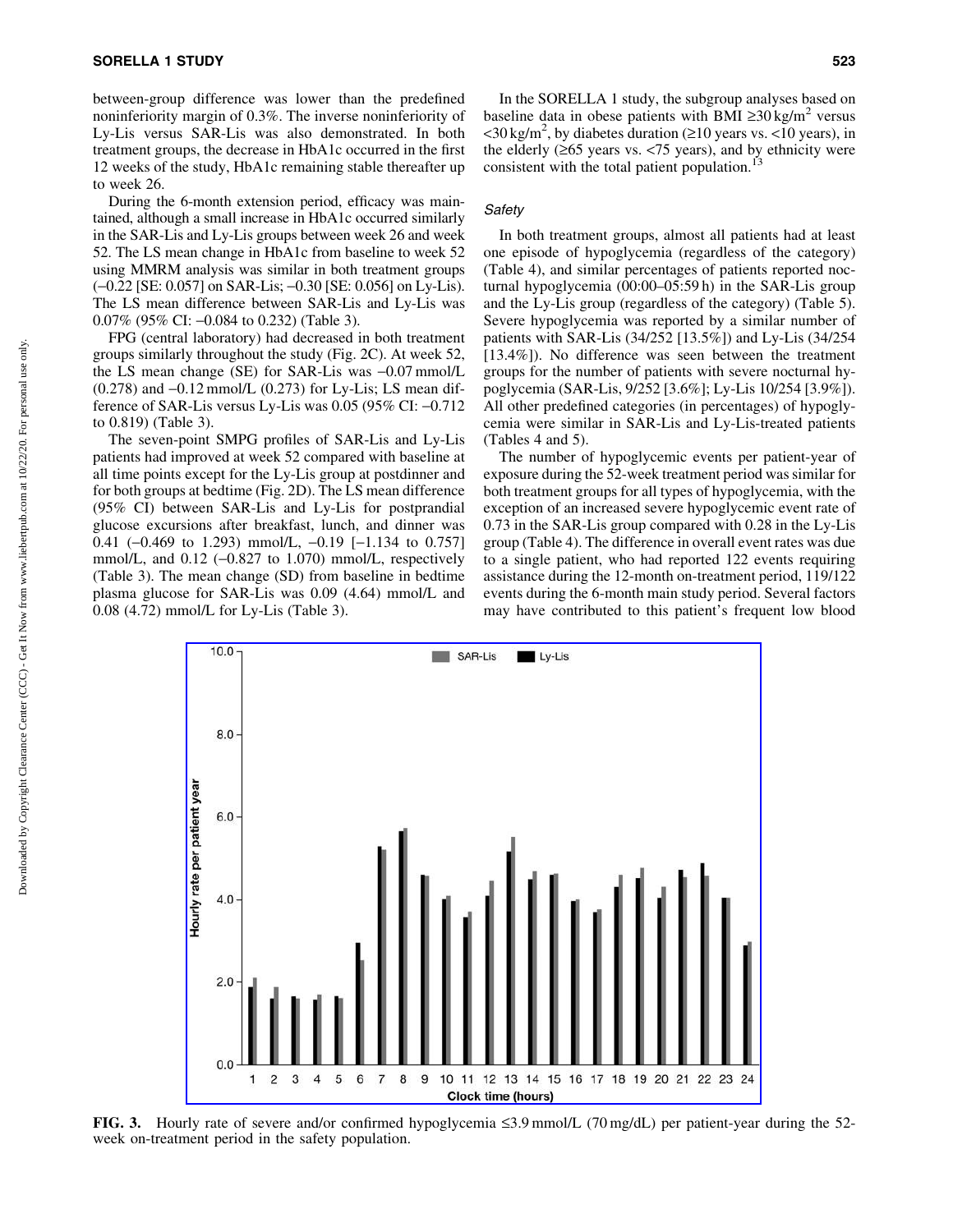glucose, including gastroparesis (admitted to by the patient while on-study), frequently missed meals, self-adjustment of both basal and prandial insulin doses (sometimes without prior site knowledge), bipolar disorder (diagnosed while onstudy), and achievement of tight glucose control (HbA1c was 7.4% at week 26 and 6.8% at week 40). Post hoc sensitivity analyses excluding this patient did not show differences between groups in the number of severe hypoglycemic events per patient-year of exposure (0.22 for SAR-Lis; 0.28 for Ly-Lis) (Table 4). The event rate for severe nocturnal hypoglycemia was low and similar in the SAR-Lis group (0.09) and the Ly-Lis group (0.07) (Table 5). Figure 3 shows the hourly event rate of patients reporting severe and/or confirmed hypoglycemia (SMPG  $\leq$ 70 mg/dL) over the course of the day. Most hypoglycemic events were observed between 7 am and midnight with small peaks around each meal. There were no relevant differences in event rates between the two groups. Symptoms indicating severe neuroglycopenia, such as unconsciousness, coma, or seizure, were reported by five patients in the SAR-Lis group and by seven patients in the Ly-Lis group. All patients with severe hypoglycemia had prompt recovery further to corrective treatment. Hypoglycemia was reported as an SAE by 3 (1.2%) patients in the SAR-Lis group and by 4 (1.6%) patients of the Ly-Lis group.

A similar percentage of patients in the SAR-Lis and Ly-Lis groups reported any TEAEs (SAR-Lis: 137/252 [54.4%]; Ly-Lis:  $141/254$  [55.5%]), the most common of which was nasopharyngitis (SAR-Lis: 33/252 [13.1%]; Ly-Lis: 28/254 [11.0%]). A low number of patients reported serious TEAEs (SAR-Lis: 20/252 [7.9%]; Ly-Lis: 19/254 [7.5%]), the most common of which was hypoglycemic unconsciousness (6 [2.4%] in both treatment groups). Two patients in each treatment group (0.8%) reported TEAEs leading to permanent IMP discontinuation. There was one death in the SAR-Lis treatment group during the 52-week treatment period due to a cardiovascular event not associated with hypoglycemia and not related to the study drug (Table 6).

Table 6. Number (%) of Patients with Adverse Events, Hypersensitivity Reactions, and Injection Site Reactions During the 52-Week Treatment PERIOD-SAFETY POPULATION

|                                                      | $12$ -Month                         |                                      |
|------------------------------------------------------|-------------------------------------|--------------------------------------|
|                                                      | SAR-Lis<br>$(N = 252)$ ,<br>$n(\%)$ | $Lv-Lis$<br>$(N = 254)$ ,<br>$n(\%)$ |
| <b>TEAEs</b>                                         | 137 (54.4)                          | 141 (55.5)                           |
| <b>SAEs</b>                                          | 20 (7.9)                            | 19 (7.5)                             |
| TEAEs leading to death                               | 1(0.4)                              |                                      |
| TEAEs leading to<br>permanent IMP<br>discontinuation | 2(0.8)                              | 2(0.8)                               |
| Injection site reaction                              | 3(1.2)                              | 3(1.2)                               |
| Injection site pain                                  | 2(0.8)                              | 1(0.4)                               |
| Injection site bruising                              | 1(0.4)                              | 1(0.4)                               |
| Vessel puncture site pain                            | 0                                   | 1(0.4)                               |
| Hypersensitivity reactions                           | 15 (6.0)                            | 16 (6.3)                             |

IMP, investigational medicinal product; SAE, serious adverse event; TEAE, treatment-emergent adverse event.

Table 7. Body Weight (kg) During the 52-Week Treatment Period—Safety Population

| Body weight (kg), mean (SD)        | $12$ -Month            |                             |  |
|------------------------------------|------------------------|-----------------------------|--|
|                                    | SAR-Lis<br>$(N = 252)$ | $Lv-Lis$<br>$(N = 254)$     |  |
| <b>Baseline</b>                    |                        | 77.65 (14.78) 76.69 (16.84) |  |
| Week 12                            |                        | 78.16 (15.65) 78.16 (18.37) |  |
| Change from baseline<br>to week 12 |                        | $0.72(5.60)$ 1.17 (8.36)    |  |
| Week 26                            |                        | 78.17 (15.53) 77.61 (17.53) |  |
| Change from baseline<br>to week 26 | 0.71(4.29)             | 0.68(2.68)                  |  |
| Week 52                            |                        | 78.64 (15.49) 78.25 (18.11) |  |
| Change from baseline<br>to week 52 |                        | $1.35(4.15)$ $1.42(3.54)$   |  |

Body weight increase from baseline to week 52 was small and similar in the SAR-Lis group (mean change  $1.35$  kg) and in the Ly-Lis group (mean change  $1.42$  kg) (Table 7). No clinically meaningful changes from baseline were observed in clinical laboratory and hematology parameters and no differences between the two treatment groups occurred.

#### Immunogenicity

Similar percentages of patients in both treatment groups were positive for AIAs at baseline (SAR-Lis: 47.6%; Ly-Lis: 49.2%) (Table 8). The percentages of patients with a treatmentemergent AIA response (i.e., treatment-boosted or treatmentinduced AIAs; incidence) were similar in both groups (SAR-Lis: 56/248 [22.6%]; Ly-Lis: 61/252 [24.2%]). Over the 12 month period, percentages of patients positive for AIAs remained relatively stable similarly in both treatment groups: at week 52, 44.8% of SAR-Lis patients and 47.2% of Ly-Lis patients were AIA positive. Similar percentages of patients in the SAR-Lis group (155/248; 62.5%) and in the Ly-Lis group (159/252; 63.1%) were positive for AIAs at least at one time point between baseline and week 52 (prevalence). Crossreactivity with human insulin, insulin glargine, and insulin glargine M1 metabolite was high and consistent between treatment groups.

No relationship was observed between the individual maximal AIA titers and the change in total insulin dose, HbA1c, hypoglycemia, injection site, and hypersensitivity reactions.

A low number of patients in both treatment groups reported hypersensitivity reactions (SAR-Lis: 15/252 [6.0%]; Ly-Lis: 16/254 [6.3%]) and very few patients reported injection site reactions (SAR-Lis: 3/252 [1.2%]; Ly-Lis: 3/254 [1.2%]), both were similarly distributed between the two groups (Table 7). Most events were mild or moderate in intensity and resolved while treatment was ongoing. Of the 34 potential hypersensitivity reactions reported by 31 patients in either treatment group, only two events (urticaria; allergic rhinitis) in the Ly-Lis group were adjudicated as allergic reactions by the ARAC, none were considered as related to IMP.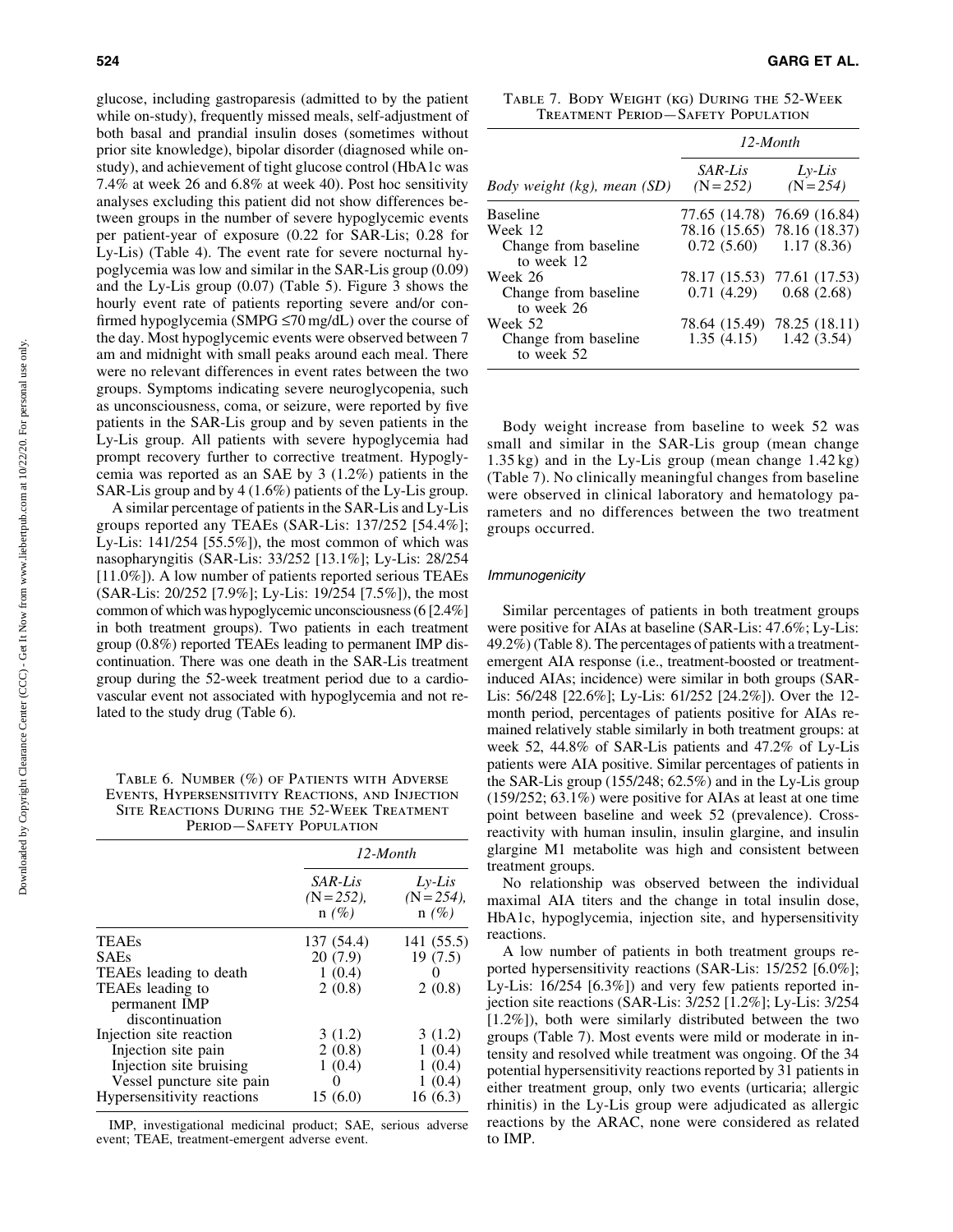| TABLE 8. SUMMARY OF ANTI-INSULIN ANTIBODY RESPONSE DURING THE 52-WEEK TREATMENT |
|---------------------------------------------------------------------------------|
| PERIOD-ANTI-INSULIN ANTIBODY POPULATION                                         |

| $n/N$ (%)                                                                | $SAR-Lis$ (N = 248) | <i>Ly-Lis</i> ( $N = 252$ ) |
|--------------------------------------------------------------------------|---------------------|-----------------------------|
| Patients with AIA positive at baseline                                   | 118/248 (47.6)      | 124/252 (49.2)              |
| Patients with $\geq$ 4-fold increase in titer (treatment boosted)        | 19/118(16.1)        | 26/124 (21.0)               |
| Patients with AIA negative or missing at baseline                        | 130/248 (52.4)      | 128/252 (50.8)              |
| Patients newly positive postbaseline (treatment induced)                 | 37/130 (28.5)       | 35/128 (27.3)               |
| Patients with at least one positive AIA sample (prevalence) <sup>a</sup> | 155/248 (62.5)      | 159/252 (63.1)              |
| Patients with treatment-emergent AIAs (incidence) <sup>b</sup>           | 56/248 (22.6)       | 61/252 (24.2)               |
| No. (%) of patients AIA positive at week 52                              | 100/223 (44.8)      | 109/231 (47.2)              |

<sup>a</sup>Prevalence: patients with at least one positive AIA sample at baseline or postbaseline.

b<br>Incidence: patients with newly positive AIA postbaseline (treatment induced) or with ≥4-fold increase in titer (treatment boosted) (i.e., patients with treatment-emergent AIAs).

AIA, anti-insulin antibody.

## **Discussion**

Biosimilar insulins, including rapid-acting insulins, may have the potential to reduce diabetes treatment costs, increase the accessibility of insulin treatment, and expand the number of insulin brands available for those with diabetes. To the best of our knowledge, we report the first study evaluating the long-term (1 year) use of a biosimilar rapid-acting insulin (insulin lispro) analog in patients with T1DM. Similar efficacy in terms of changes in HbA1c levels was noted between treatment groups at the primary endpoint at week 26 and throughout the 6-month extension period up to week 52. The FPG and seven-point SMPG profiles were similar between treatment groups except for some small differences at certain time points, which were not considered clinically relevant. All hypoglycemic events were similar in both treatment groups, across all ADA categories.

The original registration studies with Ly-Lis showed altered efficacy of Ly-Lis in obese patients and thus FDA mandated Eli Lilly to do postmarketing studies in obese patients after the product was approved by the FDA in August of 1996.<sup>13</sup> In the SORELLA 1 study, the subgroup analyses based on baseline data in obese patients with BMI  $\geq 30 \text{ kg/m}^2$ versus <30 kg/m<sup>2</sup>, by diabetes duration ( $\geq$ 10 years vs. <10 years), in the elderly  $(< 65$  vs.  $\ge 65$  to  $< 75$  years), and by ethnicity were consistent with the total patient population.<sup>14</sup> In particular, the incidence of hypoglycemia was comparable between treatments for the subgroups, including the incidence of severe hypoglycemia.

One-year data on follow-on biologics are needed to evaluate the safety, including immunogenicity, of the new product. Thus, the 26-week extension period was necessary for collection of safety data, including immunogenicity data up to 52 weeks. The results did not show any clinically relevant differences between the treatment groups in safety measures such as incidence or rate of hypoglycemia for any category of hypoglycemia and TEAEs or SAEs. Similar percentages of patients reported hypersensitivity events, and incidence and prevalence of AIAs were similar in the SAR-Lis and Ly-Lis groups. There were no cases of allergic reactions associated with increased AIA titers.

Limitations to the study include the study population and the open-label design. The study population was largely adult white Caucasian. SAR-Lis was similarly effective and well tolerated with a similar safety profile as Ly-Lis in patients with T1DM from ethnic subgroups such as black, Asian/ Oriental, and Hispanic treated for 6 months. However, these subgroups had low numbers of patients and results should be interpreted with caution. The open-label study design was chosen as prefilled, disposable, pen injection devices for SAR-Lis and Ly-Lis could not be made indistinguishable. However, outcome assessments were determined based on objectively collected data determined by central laboratories blinded to the study treatment.

# **Conclusions**

The efficacy and safety results of this randomized controlled study comparing SAR-Lis and the reference drug Ly-Lis in patients with T1DM also using GLA-100 support similar efficacy and safety of SAR-Lis and Ly-Lis.

# Acknowledgments

This study was funded by Sanofi. Graphics support was provided by Tom Claus, PhD, of PPSI, funded by Sanofi. Registration in ClinicalTrials.gov is available under NCT 02273180.

# Author Disclosure Statement

S.K.G., Advisory Board Consulting fees: Medtronic, Roche, Merck, Lexicon, Novo-Nordisk, Sanofi, and Eli Lilly. Research Grants: Eli Lilly, Novo Nordisk, Merck, Lexicon, Medtronic, Dario, NCI, T1D Exchange, NIDDK, JDRF, and Sanofi. No stocks or equity in any device or pharmaceutical company. K.W.-P., employee and stockholder of Sanofi. M.R., employee and stockholder of Sanofi. S.P., employee and stockholder of Sanofi. K.J., investigator in clinical trials sponsored by Sanofi, Eli Lilly, Novo Nordisk, Merck, Bayer, and Pfizer.

#### References

- 1. The Diabetes Control and Complications Trial Research Group. The effect of intensive treatment of diabetes on the development and progression of long-term complications in insulin-dependent diabetes mellitus. [N Engl J Med](https://www.liebertpub.com/action/showLinks?pmid=8366922&crossref=10.1056%2FNEJM199309303291401&citationId=p_9) 1993; 329:977–986.
- 2. Nathan DM, Cleary PA, Backlund JY, et al.; Diabetes Control and Complications Trial/Epidemiology of Diabetes Interventions and Complications (DCCT/EDIC) Study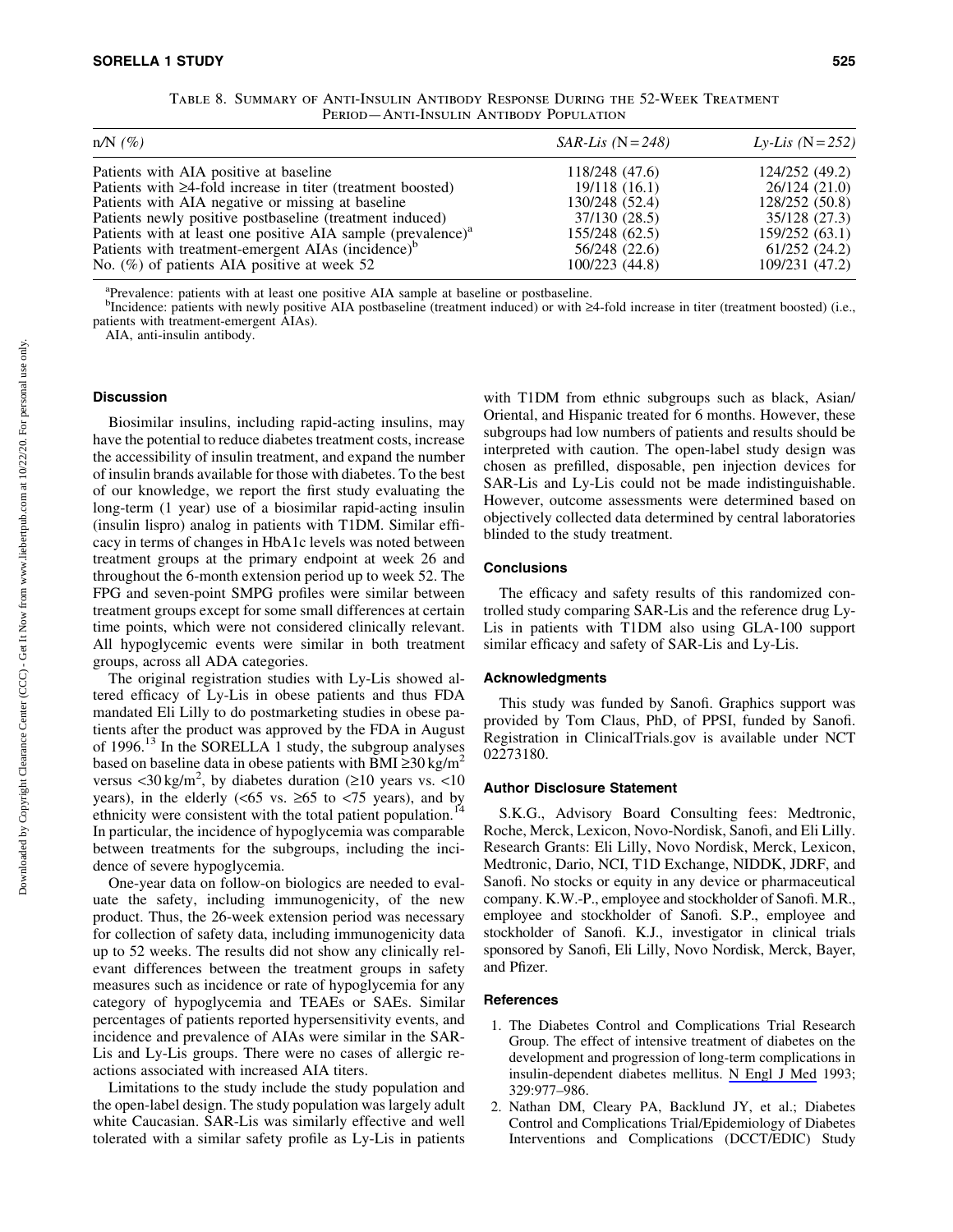Research Group. Intensive diabetes treatment and cardiovascular disease in patients with type 1 diabetes. [N Engl J](https://www.liebertpub.com/action/showLinks?pmid=16371630&crossref=10.1056%2FNEJMoa052187&citationId=p_10) [Med](https://www.liebertpub.com/action/showLinks?pmid=16371630&crossref=10.1056%2FNEJMoa052187&citationId=p_10) 2005;353:2643–2653.

- 3. Siebenhofer A, Plank J, Berghold A, Jeitler K, Horvath K, et al.: Short acting insulin analogues versus regular human insulin in patients with diabetes mellitus. Cochrane Database Syst Rev 2006:CD003287.
- 4. American Diabetes Association. Standards of medical care in diabetes-2013. [Diabetes Care](https://www.liebertpub.com/action/showLinks?crossref=10.2337%2Fdc13-S011&citationId=p_12) 2013;35(Suppl 1): s11–s56.
- 5. EMA. Guideline on nonclinical and clinical development of similar biological medicinal products containing recombinant human insulin and insulin analogues. February 6, 2015. EMA/CHMP/BMWP/32775/2005 Rev. 1:1–12.
- 6. US Food and Drug Administration, Center for Drug Evaluation and Research (CDER). Guidance for Industry. Applications covered by Section 505(b)(2). Draft Guidance. 1999: 1–15.
- 7. EMA. Guideline on similar biological medicinal products. Committee for Medicinal Products for Human Use (CHMP). October 23, 2014. CHMP/437/04 Rev 1:1–7.
- 8. EMA. Guideline on clinical investigation of medicinal products in the treatment or prevention of diabetes mellitus. May 14, 2012.CPMP/EWP/1080/00 Rev 1:1–28.
- 9. US Food and Drug Administration, Center for Drug Evaluation and Research (CDER). Guidance for industry. Diabetes mellitus: developing drugs and therapeutic biologics for treatment and prevention. Draft guidance. February 2008: 1–34.
- 10. Kapitza C, Nowotny I, Lehmann A, et al.: Rapid-acting insulin lispro products SAR342434 and US-and EU approved insulin lispro solution show similar pharmacoki-

netics and pharmacodynamics in subjects with type 1 diabetes mellitus. [Diabetes Obes Metab](https://www.liebertpub.com/action/showLinks?pmid=27987252&crossref=10.1111%2Fdom.12856&citationId=p_18) 2017;19:622–627.

- 11. Shankar G, Devanarayan V, Amaravadi L, et al.: Recommendations for the validation of immunoassays used for detection of host antibodies against biotechnology products. [J Pharm Biomed Anal](https://www.liebertpub.com/action/showLinks?pmid=18993008&crossref=10.1016%2Fj.jpba.2008.09.020&citationId=p_19) 2008;48:1267–1281.
- 12. Seaquist ER, Anderson J, Childs B, et al.: Hypoglycemia and diabetes: a report of a Workgroup of the American Diabetes Association and the Endocrine Society. [Diabetes](https://www.liebertpub.com/action/showLinks?pmid=23589542&crossref=10.2337%2Fdc12-2480&citationId=p_20) [Care](https://www.liebertpub.com/action/showLinks?pmid=23589542&crossref=10.2337%2Fdc12-2480&citationId=p_20) 2013;36:1384–1395.
- 13. Gagnon-Auger M, du Souich P, Baillargeon JP, et al.: Dose-dependent delay of the hypoglycemic effect of shortacting insulin analogs in obese subjects with T2DM. [Dia](https://www.liebertpub.com/action/showLinks?pmid=20841613&crossref=10.2337%2Fdc10-1126&citationId=p_21)[betes Care](https://www.liebertpub.com/action/showLinks?pmid=20841613&crossref=10.2337%2Fdc10-1126&citationId=p_21) 2010;33:2502–2507.
- 14. Home P, Derwahl K-M, Ziemen M, Wernicke-Panten K, Pierre S, Kirchhein Y, Garg S: Glucose control, safety and immunogenicity in people with T1DM using SAR342434 or insulin lispro (U100) on MDI with basal insulin glargine (U100): SORELLA 1 study (poster). 10th International Conference on Advanced Technologies & Treatments for Diabetes (ATTD), February 2017.

Address correspondence to: *Satish K. Garg, MD Barbara Davis Center for Diabetes University of Colorado Denver 1775 Aurora Court, A140 Aurora, CO 80045*

*E-mail:* satish.garg@ucdenver.edu